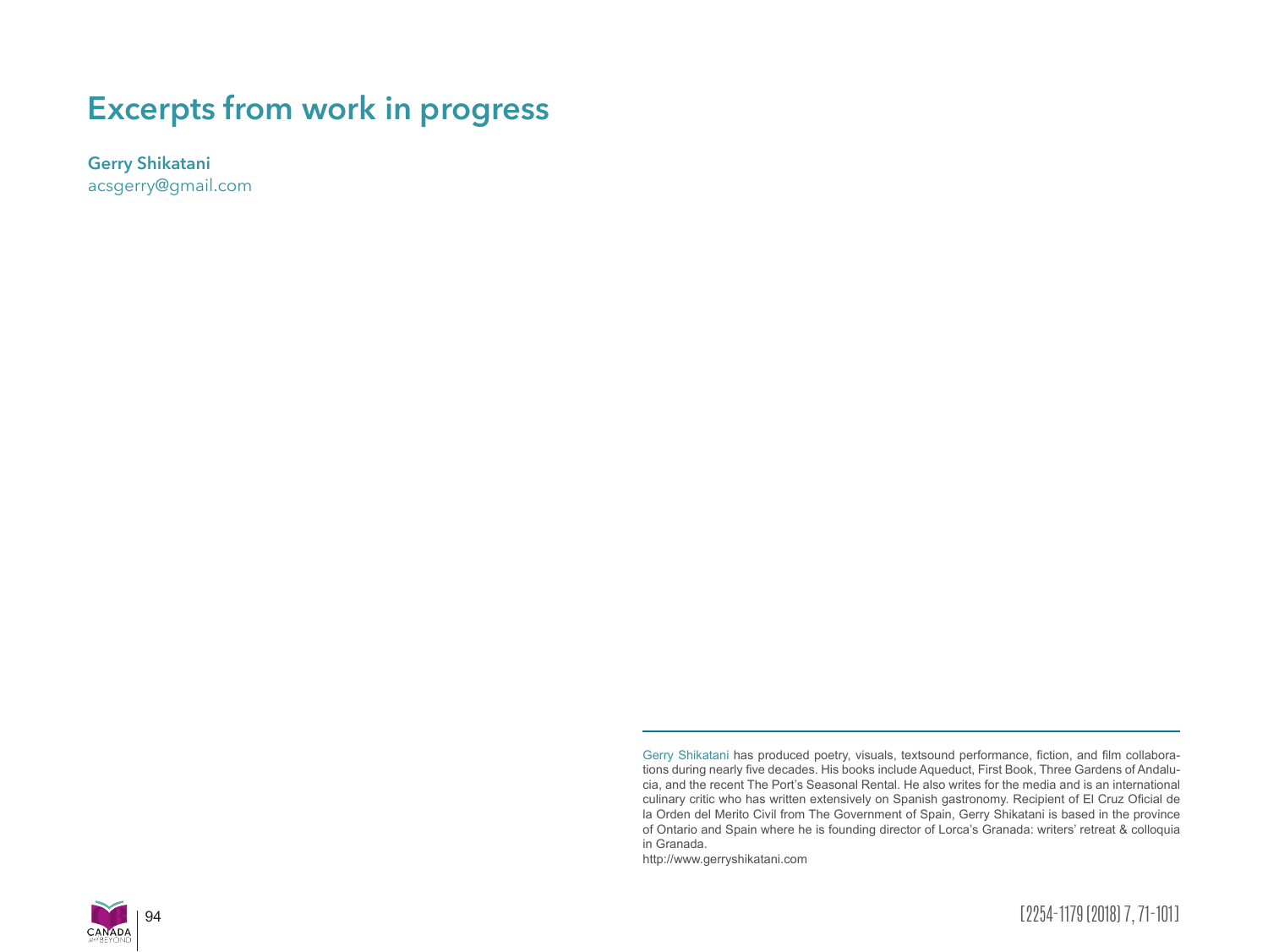## *PRIVACY –*

You always seek the external sources, places of comfort and ease – the cafés and bars where writing can post, moves forward like some insect. Others tell how expression most fluently springs forth from a private and tranquil place, language so interior in a home with its stability, familiar objects and the resources of self-intimacy.

Yet how your own voice seems to take shape precisely around the foreignness, the strangeness of objects unfamiliar, yet giving presence. To be in the world, transient in respect of home, the thick clumsy wallet bulking the pocket comfort, where even the loud pop music of busy bars – the language can here emerge. Such solitude

to penetrate the interior self by that capture, sense of newness to other, and the light is common, community.

At first the unfamiliar is mute, like conversations in a foreign tongue. But from the silence the most visceral emotions to ear, bodies are there in the next room, there's coughing, clearing of your own throat because things are just not made-to-measure. You are taken *outta* the body, stretch in the musculature of the quotidian, feels good – to stretch in your bed.

#### *Stories in excerpt*

And hear it, as they serve you, take your order. Coffee, the clatter of life, of those who work, coffee, in service, cadence. The want to say, keep saying, "Another one please, another another refill," and to sit there in taking such nothings as open to you, the giving who they are the plain speech of work of what the self the presence is is open palm, uh, to take. A table, eyes open

The camera sees from this vantage point people around a table, eating, drinking be merry feast, ritual and totem, that each point – a gift can fill you vocabulary to name, these which you aren't. Glorious.

But then can one just be take greed and again without a return reaching out such hand it is, what begin to tremble, anxious for words, so much, it is the loss, the silent stammer of continuous desire.

A blue blue sky a painting is in you. A white sail, a mountain, the gillnet of sockeye and Red Springs, the rotation a cycle is, happens, happening on the Skeena, is in you. A packing boat, Brian's, you take to Port Essington, this here, a put-put boat of the past still humming now in the head and she comes to the table "Do you want some more coffee?"

"Thanks," the clatter of her heels on plankwood, coffee pot in hand, oh sail flapping behind your eyes, she walking away, the last moment of life, gratuities clank in a box or on the table.

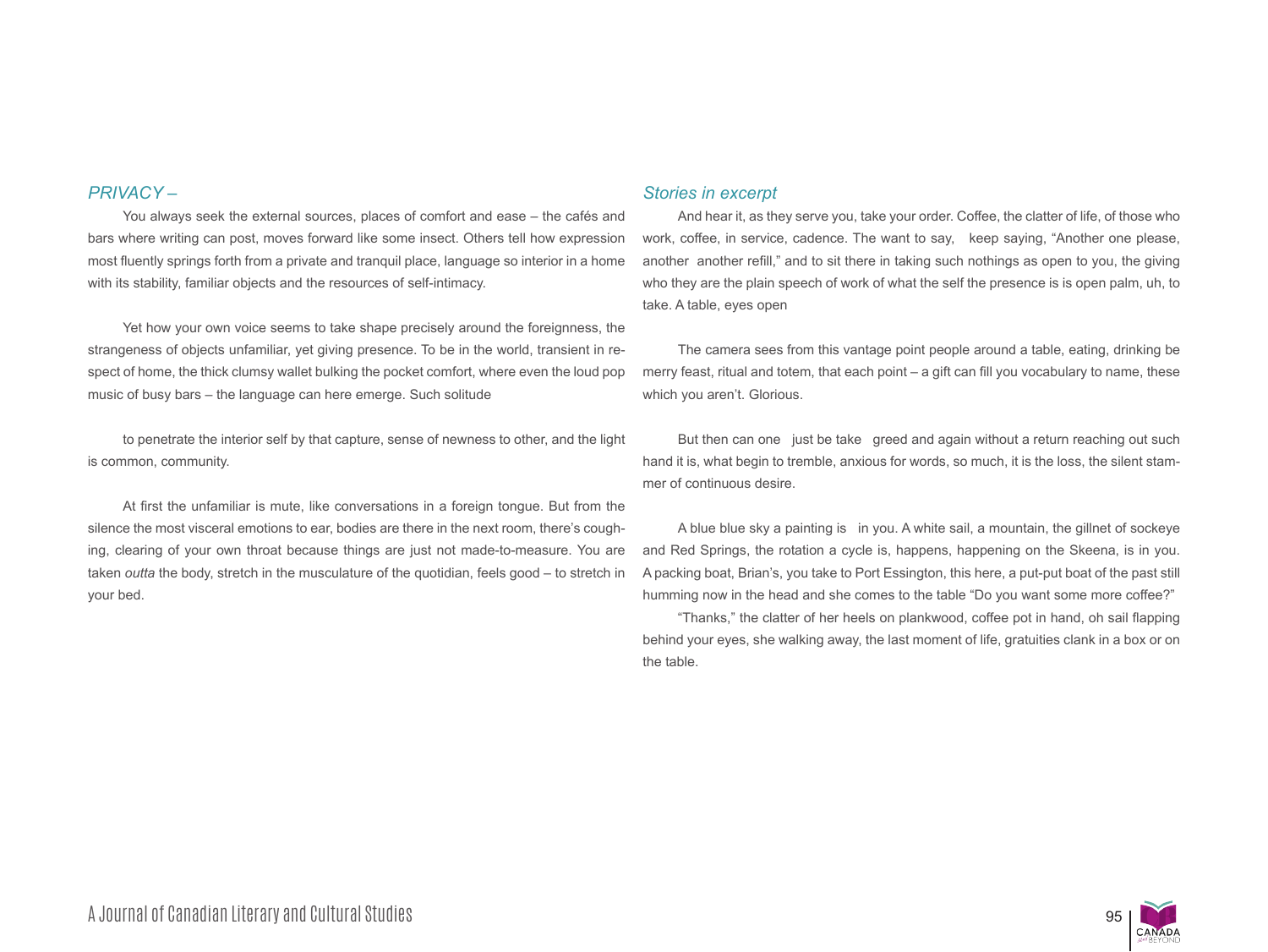From the series: Manual

## Patio de los Lindajara

As then seven years ago, I return to the peace of this patio, its path of sun falling through the tall shading roof of cypresses, smaller orange trees to the borders. As years before new reconstruction advanced, the central fountain dominates with its splash of water from a central spigot, falling to the larger pool about its circumference.

The myrtle are strongly scented in this shade. The silence and tranquility of monument and garden is of the crowds, the people, as I say in the Skeena (River) too, Rupert, the Pacific Northwest.

Silence and peace which is not of isolation, but the gentle cooperation of crowds, charmed by beauty and wonder, greater peace than solitude, the quiet force, satyagraha, of love-force harvests, plenitude.

I see today too, that it is the stone terrain of the Patio de los Leones in example, or the marble tile floors which within the ornate enclosures, are nevertheless, austere, abstract gardens. The presence of water is real yet refers in its force to the spring, distant sierra source, and is thus entrained too, to the movement of sea, of current in the stones of Daisen-in, the Kyoto garden.

If the garden is silent, and abstract, the ornate walls, as text are abstract in such material, design and shape, the primacy of language, the primacy of visual design. Against, or with this, we might introduce the chanting of sutra, of assuming a seated position, the body forming itself in the space, the garden, the temple, fed by the spring, elemental then, cruceform.

## From Second Book, *niwa* of the two part garden work: mortar rake glove sausan broom basin sansui

## RYOAN-JI, June 10

12. A text to cross-hatch a line, the test of strength of paucity empty basket

navy-suited & white-sock perfect these students follow the faith to this paradise sea we kneel to ashes left under

mushroom cloud

#### 15.

\*

eyed just above the frame the reference. Just out of view, wedding shower an umbrella soaked family album of tear-stained years.